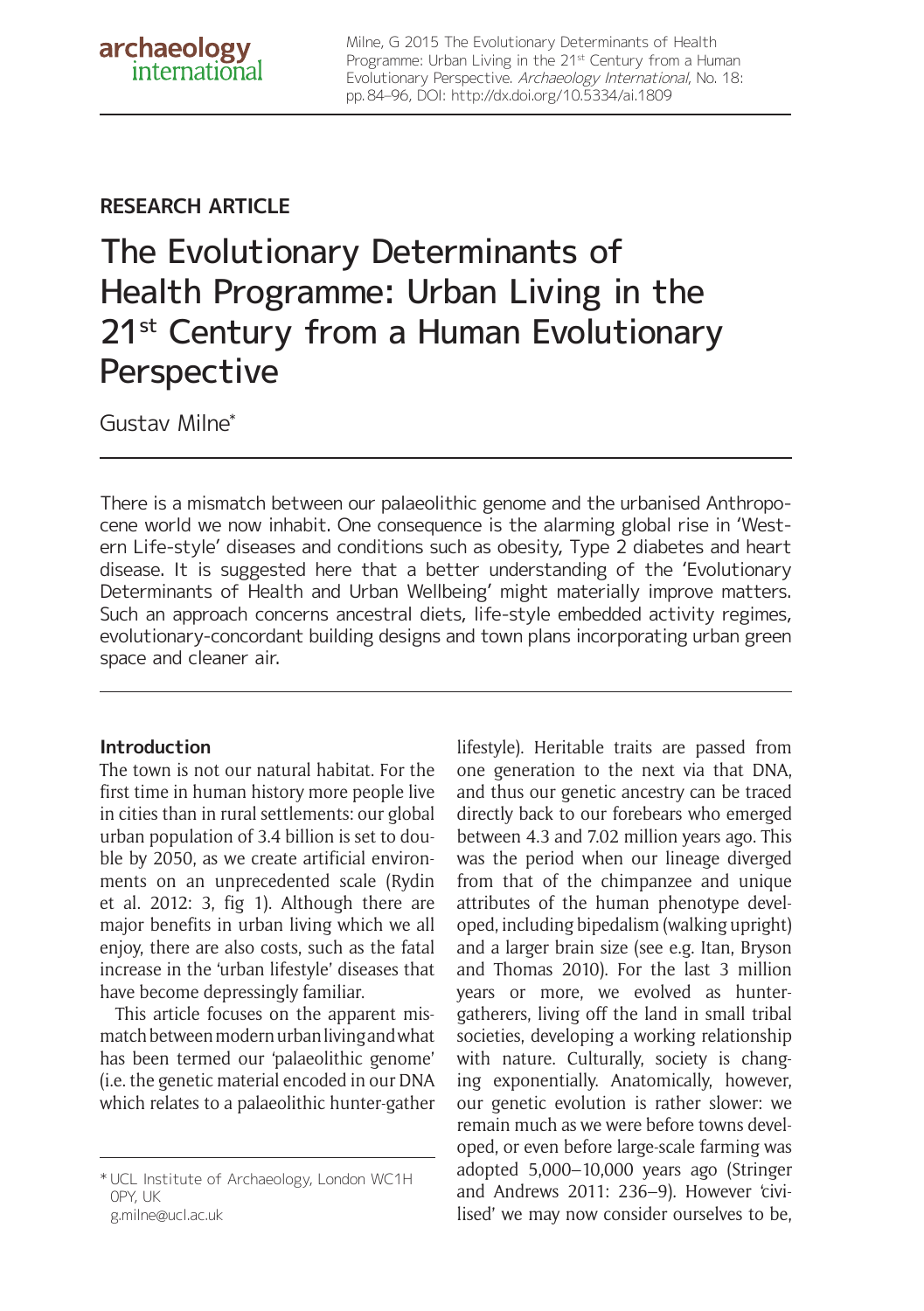biologically we are still nearer to our palaeolithic ancestors.

Given this view there is a dichotomy between the Anthropocene world we currently live in (Zalasiewicz et al. 2010) and the landscape we originated in and adapted to (e.g. Coward et al. 2015). If we are to contain the 'sick-city syndrome', then the lessons of human evolutionary archaeology could become central to the reconfiguration of urban lifestyles and for planning the next generation of cities: they should be based on evolutionary-concordant designs if we are ever to adapt successfully to them.

To help address this challenge, the **Evolutionary Determinants of Health** programme was launched in February 2014 at the 'Urban Paradox' conference held at University College London, and at the associated workshops. These brought together archaeologists, architects, town planners, microbiologists, and academics dealing with transport studies as well as public health, a consortium reflecting the project's multidisciplinary nature (see Marshall et al. forthcoming). Issues raised are discussed in this paper, illustrating the application of evolutionary studies in a modern context, a relatively novel perspective for evolutionary archaeology in general (see e.g. Cochrane and Gardner 2011).

Our programme aims to identify the positive physiological and psychological components of an 'ancestral lifestyle' regarding nutrition, activity regimes, societal issues and engagement with nature (essential for an effective immune system). The next stage is the development of evolutionaryconcordant protocols for personal and institutional health behaviours that can be readily adopted in a  $21^{st}$ -century context, as well as urban design and town-planning guidelines, a particular focus for the launch conference.

## **Urban Wellbeing: Social Determinants of Health v Evolutionary Determinants of Health**

Complex social, cultural, political and economic factors contribute to the pronounced health inequalities in our modern urban society, as Professor Sir Michael Marmot's *Social Determinants of Health* team has demonstrated (Marmot and Wilkinson 2006). Good health and enhanced wellbeing tends to improve with social class (Rydin et al. 2012: 1). Those living in the most deprived areas of a city such as Glasgow, for example, have a life expectancy that is 12 years shorter than their neighbours in the more affluent districts. Addressing the social inequalities of health that people are born into requires political, economic and cultural change (Marmot and Wilkinson 2006: 1).

There is however, a more fundamental mismatch which exists between our palaeolithic genome and modern urban living. It is on this and related issues that the Evolutionary Determinants of Heath programme focuses: facing up to the challenge presented by the 'sick city syndrome', the alarming modern rise in obesity, coronary heart disease and Type 2 diabetes and other associated problems and conditions. Unlike the Social Determinants of Health, the Evolutionary Determinants of Health that we are all born with cannot be changed. It is our towns and urban lifestyles that must be changed instead. This report summarises evidence-based research that demonstrates why an evolutionary concordant approach to modern urbanism is essential, and suggests ways in which it might be implemented.

## **An urban advantage?**

The so-called 'urban advantage' – the assumption that those living in towns have greater health benefits than their rural neighboursshould not be considered as a foregone conclusion: not only do 'rich and poor live in different epidemiological worlds even in the same city' (Rydin 2012: 1), but different aspects of living (e.g. diet, levels of physical activity) might be demonstrably more healthy in the country than in contemporary towns. Indeed, for the new urban populations in expanding 18th and 19th-century western conurbations, average age at death actually decreased and levels of infant mortality increased before sanitary conditions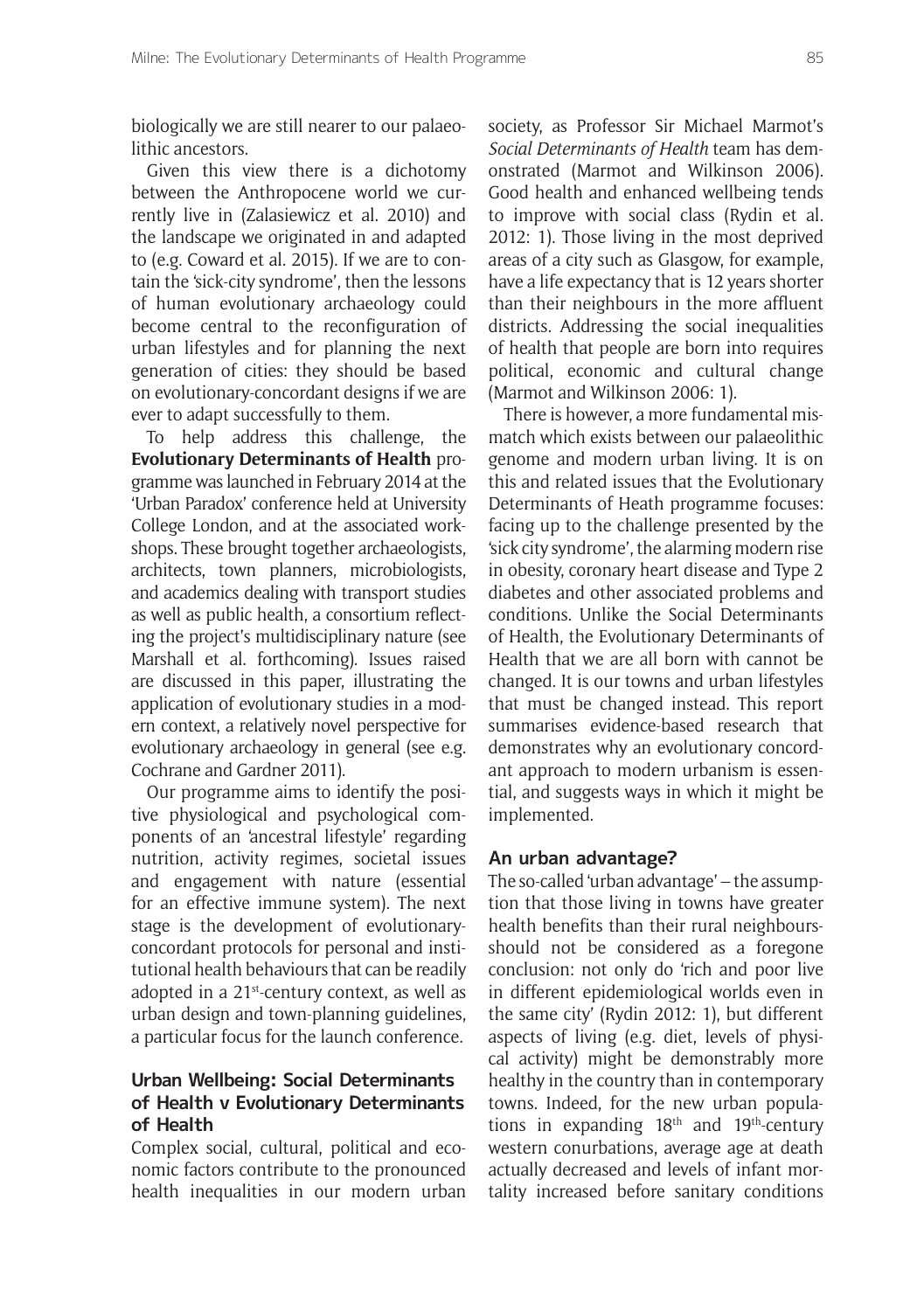began improving in the later decades of that period. In theory, as income *per capita* rises, so too should life expectancy, based on a steady reduction in death rates as well as birth rates. But the global picture is rather more complex. Although stringent public health measures and much improved health services removed many of the initial scourges of city life such as cholera and typhoid, those evils seem to have been replaced by an increasing catalogue of diseases and conditions whose presence and profile were far less significant in the previous era. Many of these new villains are a direct product of our current urban lifestyles, part of a culture of our own making.

It is interesting to list the most common causes of death in an *unurbanised* community living a hunter-gatherer type lifestyle, here taken to broadly represent how humans survived for some 3 million years, and then compare that with modern urban data. It should be stressed that there is (or was) a rich variety of communities living in widely differing environments (Kelly 2013): the example taken here of an unurbanised community is that in the Trobriand Islands of Papua New Guinea. Swedish doctor Staffan Lindeberg led a long-term research project on the island of Kitava, which supports a population of 23,000 enjoying an active lifestyle with a diet of fish, fruit, root and other vegetables with some of the population living to between 60–95 years old. The most common causes of death were neonatal infections, prematurity/low birth weight, malarial infections, accidents or homicide (Lindeberg 2010, 59).

This contrasts noticeably with data collated for the World Health Organisation (WHO) in 2004 (broadly contemporary with the Kitava study) listing the ten most common causes of death in the high-income most urbanised countries. These are (1) coronary heart disease, (2) stroke/cerebrovascular disease; (3) trachea/ bronchus/ lung cancer; (4) lower respiratory infections; (5) chronic obstructive pulmonary disease; (6) Alzheimers/ dementias; (7) colon/ rectum cancers; (8) diabetes; (9) breast cancer; and (10) stomach cancer (Ridsdale & Gallop 2010: 4.1)

It is accepted that we all have to die from some cause some day. Nevertheless, it appears significant that 52.1% of the modern most urbanized global population died of conditions or diseases that were non-existent or rare in the population from Kitava. Death in Papua New Guinea seems to have been caused neither by that top ten, nor by conditions like obesity, osteoporosis and rickets. Arguably a case can be made for a non-urban advantage.

#### **A reverse approach**

Modern medical research is often reactive, and tends to target specific diseases, their potential triggers, or the effects and impacts of potential pharmaceutical remedies for particular conditions. It is stressed that major benefits have resulted from this highly focussed approach to the molecular and physiological mechanisms underlying a particular condition. Our project, however, takes a different perspective, looking at the major challenge presented by Western life-style diseases. Our argument is that the genetic make-up of the Kitava population is basically the same as contemporary urban populations, so the profound difference in the most common causes of death between them must reflect significant differences in diet, activities and/or environment. It seems that the more urbanised we become, the more susceptible we are to adverse conditions of our own making.

Instead of considering why and how modern city dwellers contract coronary heart disease, the reverse approach is adopted here: the question we should be asking is why the Kitava population do **not** suffer from that or any of the cancers and conditions that are now all too common. Rather than mounting attacks on these conditions individually, the reverse approach enables all these diseases to be considered as a group: the 'sick city syndrome'. Faster and more effective progress might be made if the root cause of the syndrome is addressed upstream at source,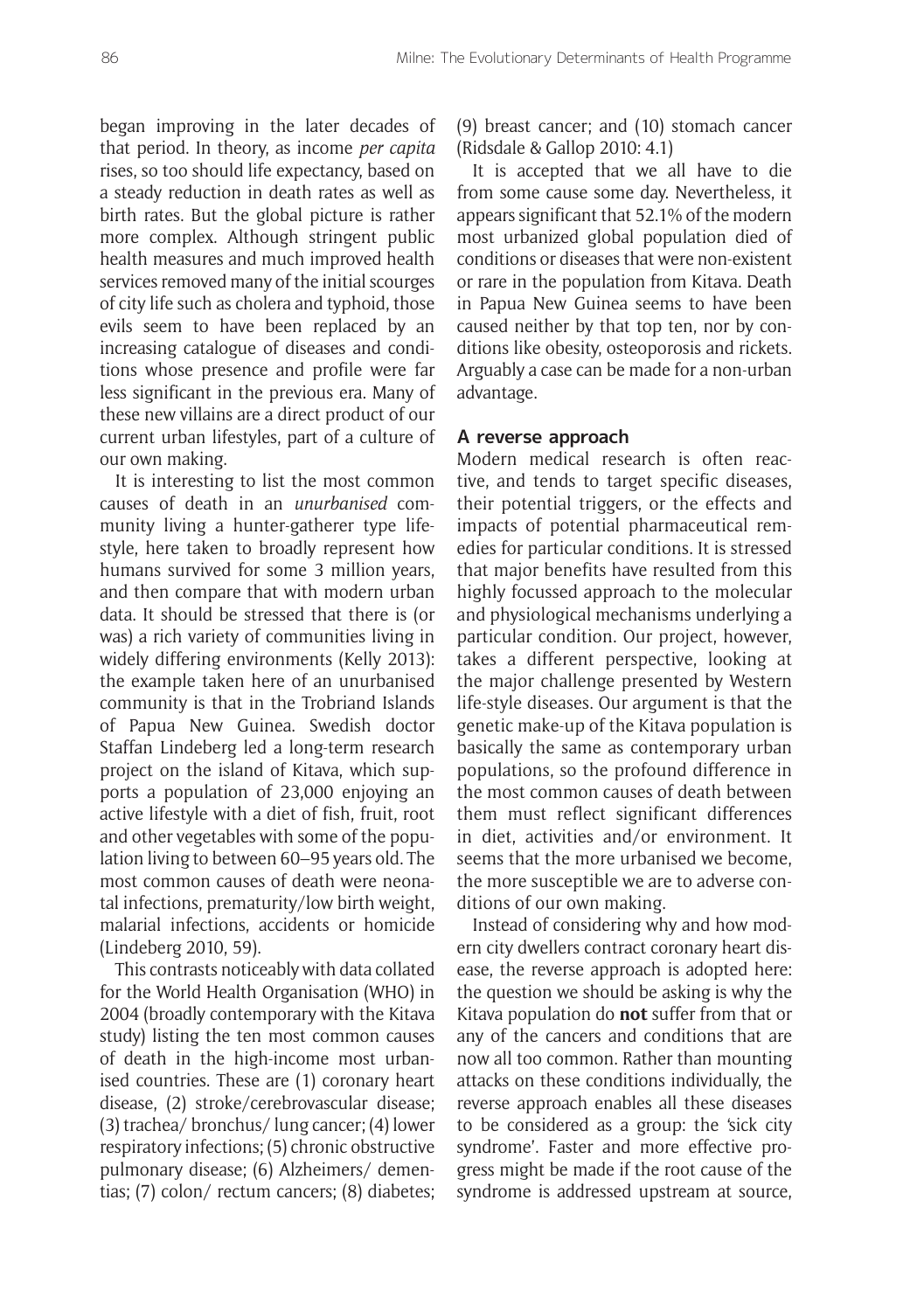rather than waiting for major flood events downstream.

On this basis we need to reconfigure our diet, our activity regimes and our social and urban environment so that our palaeolithic genome is persuaded into operating 'as normal', rather than continuing to endure the (literally) unnatural demands made upon it that have such devastating consequences for our health. Once the effective healthy differences between the 'ancestral' lifestyle and the modern urban lifestyle have been identified, then evolutionary-concordant lifestyles can be devised. Proxy behaviours and simulated environments can then be introduced to our 21<sup>st</sup> century towns, allowing us to enjoy the benefits of urbanisation while reversing such evils as the rising obesity epidemic with all its many associated problems. Personal and institutional health behaviours coupled with more evolutionary-concordant public health programmes are therefore being developed, building wherever possible on current initiatives and relevant research already in the public domain.

## **Ancestral diets**

The environmental niches that herbivores, carnivores and omnivores inhabit are reflected in their different physiologies and digestive systems and in the foods they are specifically designed to collect and consume. It is assumed that our general nutritional needs remain largely the same as they were 3 million years ago, and thus a modern urban diet with a high volume of over-processed foods and added sugars, places an undue burden on our digestive systems and consequently upon the National Health Service. Adopting a proxy 'ancestral diet' is obviously good for you, but the powerful negative message should also be stressed: **not** adopting such a regime is demonstrably bad for you.

One of the first major scientificallycompiled studies to advocate the positive health benefits of an ancestral 'native' diet over a modern one was published by the American dentist Weston Price in 1938: although the central focus was on dentition and dental diseases, it ranged over other related issues and five continents (Price 1938). In the UK, the rationing of food -including sugar- during the Second World War imposed what has been described as 'a virtual peasant diet' on an entire population (Zweiniger-Bargeilowska 2000: 37). Home grown fruit and vegetables, however, were not rationed, and by 1952 the nation as a whole was actually healthier than it was in the 1930s. In the West, the period following the deprivations of the war witnessed a major expansion in food production and processing, coupled with a general consensus that *more* food – from whatever source- was the key to good living. But not everyone agreed: the North American gastroenterologist Dr. Walter L. Voegtlin who studied Colitis, Crohn's disease and Irritable Bowel Syndrome, suggested that a diet based on that enjoyed by ancient hunter-gatherers would cure many of the ills he faced in his surgery (Voegtlin 1975). By 1985, that message had been progressed by physicians S.Boyd Eaton and Melvin Konner from Emory University (e.g. Eaton et al. 1985 283–9; Eaton and Konner 1989; Konner and Eaton 2010: 594–602). Perhaps the most comprehensive study inspired by Eaton and Konner's influential work was the *Kitava Study* initiated in 1989 by Staffan Lindeberg (Lindeberg 2010 58–63). This monitored an island population with no incidence of stroke, ischemic heart disease, diabetes or obesity (Lindeberg and Lundh 1993). Lindeberg's comparison of the Pre-agricultural diet with modern dietary regimes, supported by no less than 2034 references, mounts a highly persuasive argument in favour of the former (Lindeberg 2010).

Not only has medical research increasingly focused on the benefits of such diets over the last quarter century but, just as importantly, so too has the detailed evidence that underpins that work. Our knowledge of a variety of ancestral dietary regimes has been clarified and expanded through extensive archaeological as well as anthropological research on all continents and in differing environments (e.g. Aiello and Wheeler 1995; Brothwell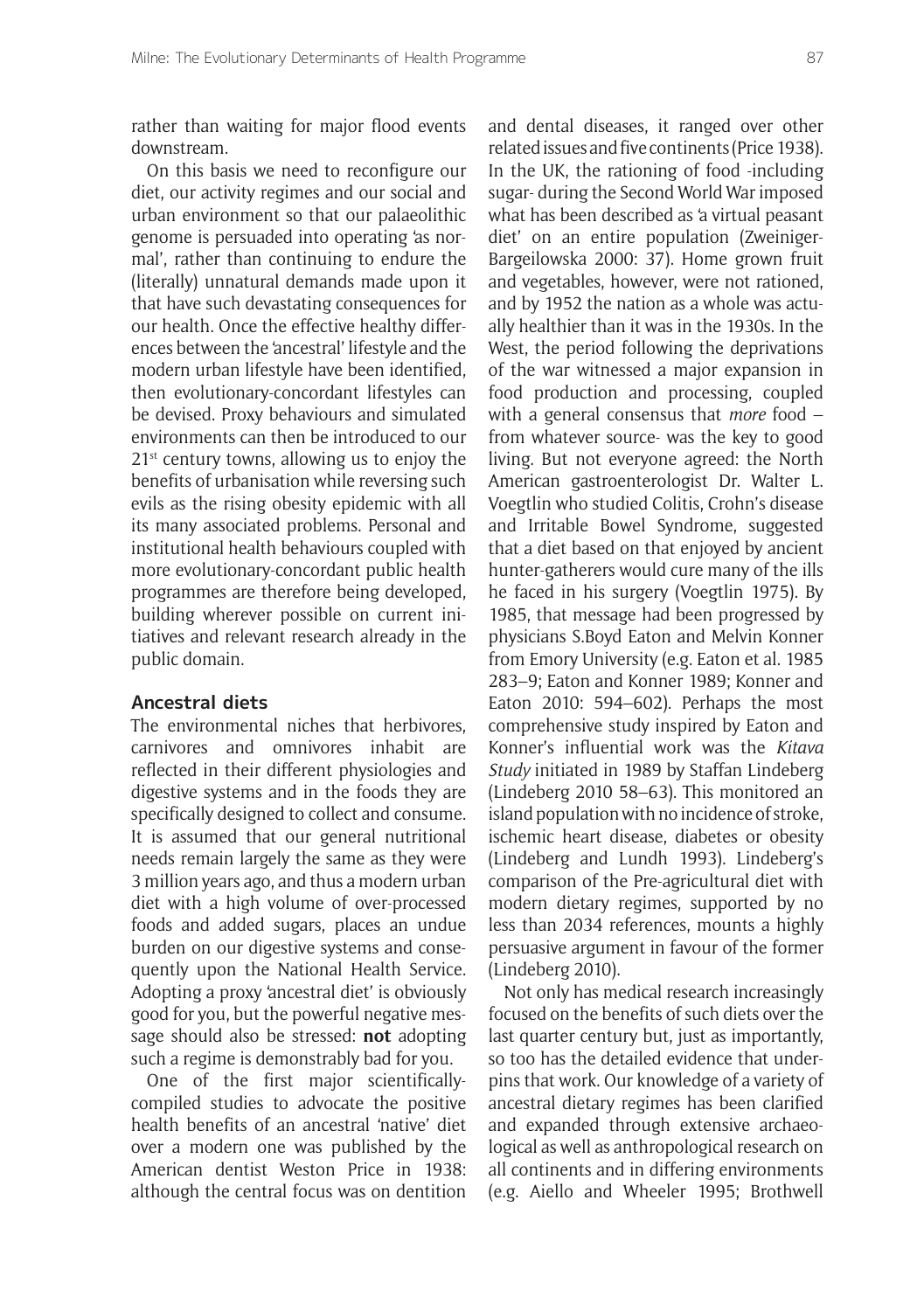and Brothwell 1998; Stanford and Bunn 2001; Ungar 2006; Gremillion, 2011; Kiple and Kriemhild 2012: 11–71; Cohen 2012; Wing 2012).

Evidence of excessive quantities of sugars (particularly refined sugar) do not figure in the human bioarchaeological record, for example. By contrast, research strongly suggest that our physiology was and still is designed to collect, eat and digest a daily complement of fresh food, vegetables and fruit: the evidence-based research discussed here implies that our digestive systems have not yet evolved beyond that of the huntergatherer. To take one example: a study of 65,226 individuals included in the *Health Surveys for England* from 2001 to 2008 (Oyedobe et al. 2014) investigated the value of eating not just five but at least seven portions of fresh fruit and vegetables a day: this was linked to a 42% lower risk of death from all causes, a 31% lower risk of heart disease or stroke and a 25% lower risk of cancer. It was the vegetables that seemed to provide greater protection against disease with each daily portion reducing the overall risk of death by 16%, a salad portion by 13%, and each fruit portion by 4% (Oyedobe 2014). While this study shows that eating more vegetables increases the chance of a longer life, it also demonstrates that the more a diet diverges from an assumed palaeolithic norm, the shorter that life is likely to be.

## **Lifestyle embedded activities**

The evolutionary determinants of health are also concerned with modern health problems caused directly by diminishing activity levels in urban cultures. Research conducted in North America addressed the question of how much less active modern populations are than in the past. The activity levels of four groups of school children were compared: one from a town, another from a neighbouring rural community in Saskatchewan; the results from these two groups were set against two other groups of children who were often leaner, stronger and with less evidence of obesity. They were from an Old Order Mennonite community with a lifestyle that had changed little over the last 60 years and from an Old Order Amish farming community where ownership of cars, bicycles, tractors and telephones was still not permitted, representing a lifestyle commonplace a century ago. The study showed that modern lifestyles are often associated with pronounced lower levels of moderate- and vigorous-intensity physical activity. Although this shortfall could be made up with eg additional sports, it was noted that the prime difference seems to be the physical nature of lives dependent on many manual chores. It was these lifestyle-embedded physical activities -rather than jogging or organised sport- that most readily provided the levels of exercise required for a normal healthy life (Eslinger 2010: 296–303).

Extending that debate, Professor James O'Keefe's team from the University of Missouri have discussed elements of ancient hunter-gatherer activity regimes relevant for evolutionary-concordant modern urban lifestyles. The report included observations from Professor Kim Hill, (Arizona State University) who worked with the Ache hunter-gatherers of Paraguay and the Hiwi foragers in Venezuela (O'Keefe et al. 2011: 472–478). It concluded that the human race is genetically adapted for a life of routine light to moderate activity essential for survival (walking, lifting, carrying, bending, climbing), rather than for long sedentary periods. The actual tasks accomplished in a normal huntergatherer's day could vary, depending on the level of hunger, seasonality, weather or terrain. Nevertheless, it seems that the typical daily distance covered by human locomotion would be in the range of three to ten miles. The necessary daily activities would require an average energy expenditure of between 3,000 and 5,000 kilojoules, up to five times greater than many modern sedentary adults (Cordain et al. 1998).

Given those physical demands, the observed hunter-gatherer groups were usually lean and rarely obese: this reduced trauma to their joints and minimized diet-induced inflammation.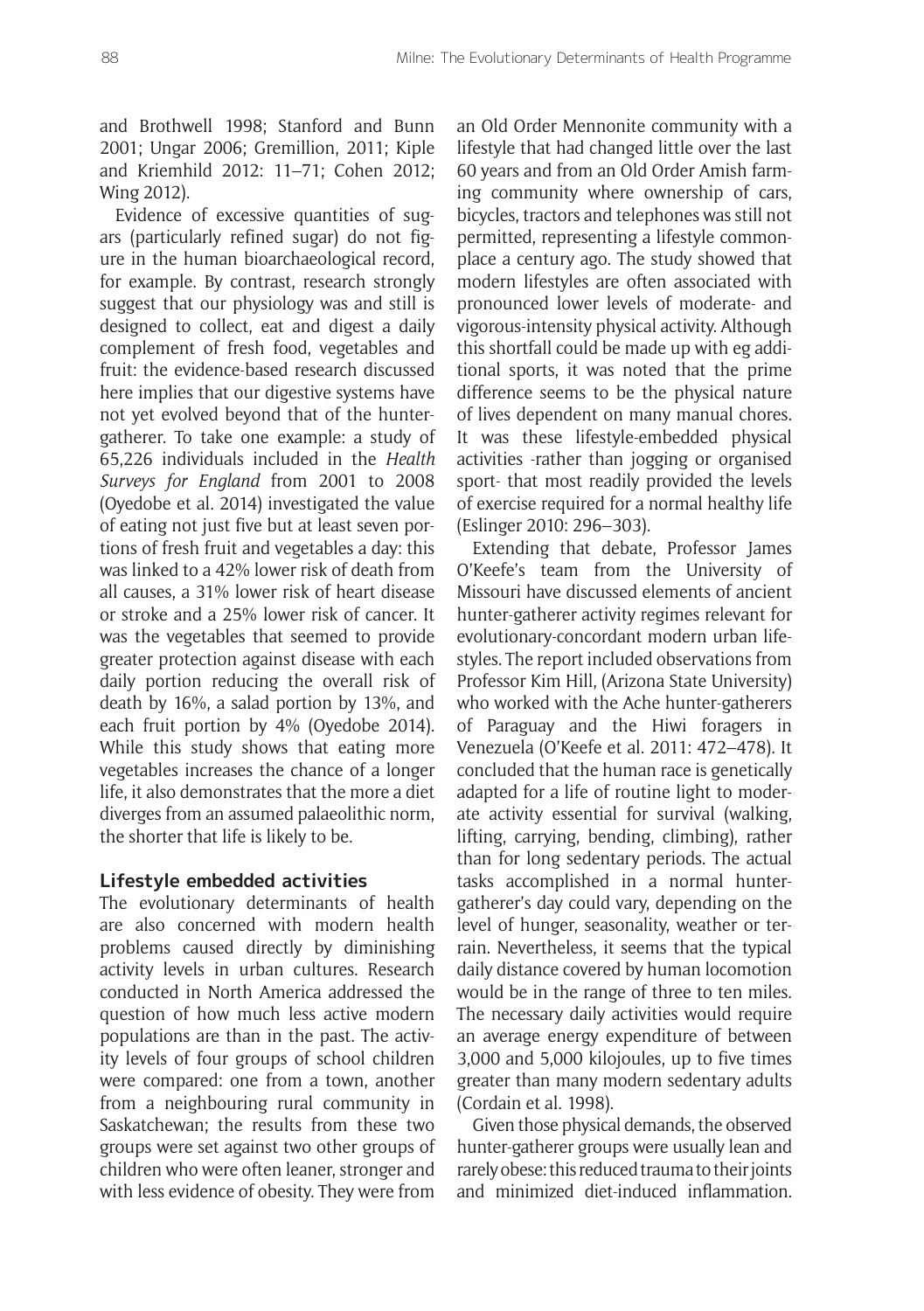A body designed for a life of regular walking, bending, lifting, and carrying heavy loads (wood, water, food, children) needs to undertake such activities regularly: if the skeleton is not so used then it becomes susceptible to e.g. osteoporosis (O'Keefe et al. 2011).

Most walking and running in the Palaeolithic would have been done barefoot in the open air (thus benefitting from additional vitamin D) rather than in the confines of an air-conditioned gym. Such ancient activity can be contrasted with urban jogging on concrete in expensive, restrictive running shoes. Given the increasing occurrence of conditions such as shortening and stiffening of the tendons and foot ligaments, ankle sprain, Achilles tendonitis, hamstring tears and lower back pain, questions need to be asked about the overall health benefits of such modern artificial exercise (e.g. Leiberman et al. 2009).

## **Urban greenspace**

The issues of outdoor exercise lead directly to the discussion of urban greenspace and biophilia (our apparently instinctive love of nature). We cannot all live in a rural wilderness, so how can that most artificial of environments, the town, be reconfigured to better fit our biology? The role that parks, gardens, allotments, sports fields, tree-lined avenues and window boxes play in our urban lives is of major significance. There is evidence to suggest that urbanisation leads to rising rates of psychosis and depression (Sundquist et al. 2004). Professor Mathew White (University of Exeter) suggests this problem may relate to the 'detachment from the kinds of natural environments people evolved in and are best adapted to' (White et al. 2012: 1; Maas, et al. 2009: 967–973). White's study suggested that individuals felt a greater sense of wellbeing in urban areas with more greenspace; conversely, those in less green areas showed higher levels of mental distress and lower life-satisfaction ratings. Increasing the amount of greenspace in urban settings would thus have marked aggregate health benefits (White et al. 2013: 920–928).

But was that simply because healthier, more affluent people lived near parks? The research by Richard Mitchell and Frank Popham (University of Glasgow) worked with a database selected from the UK records of 40,813,236 persons below retirement age. Significant positive associations were recorded for all of them, regardless of income, when proximity to greenspace was measured against all causes of death and against circulatory diseases, but were especially marked in relation to those of low socio-economic status. Urban 'environments which promote good health may be the key in the fight to reduce health inequalities' (Mitchell and Popham 2008: 1658: see also Wheeler et al. 2015).

Why should living near a 'natural' environment be so closely associated with long term health benefits? The answer lies in the remarkable research synthesized by UCL's micro-biologist Professor Graham Rook and his colleagues. Their explanation, going deeper than landscape appreciation and its temporary psychological uplift, focuses on a key component of our wellbeing. In addition to close consideration of our nutritional and activity regimes, continuing good health also requires an effective immune system. Rook has shown that it is from direct contact with plants and animals that we derive the macro-organisms, and communities of micro-organisms (microbiota) that live and thrive on our skin or in the gut. We are not born with them: they are all derived from the external environment after birth, from the soil, from plants, from animals, from the air or from contact with other humans. For millennia they have been invading and inhabiting humans and their predecessors and, crucially, have co-evolved roles in the regulation of the human immune system. Some were benign, others were potentially harmful, but needed to be tolerated if the benefits were to be experienced. These tiny organisms work together to provide our own individual ecosystem service: without them, our susceptibility to allergies, autoimmunity and inflammatory bowel disease is greatly increased (Rook 2013).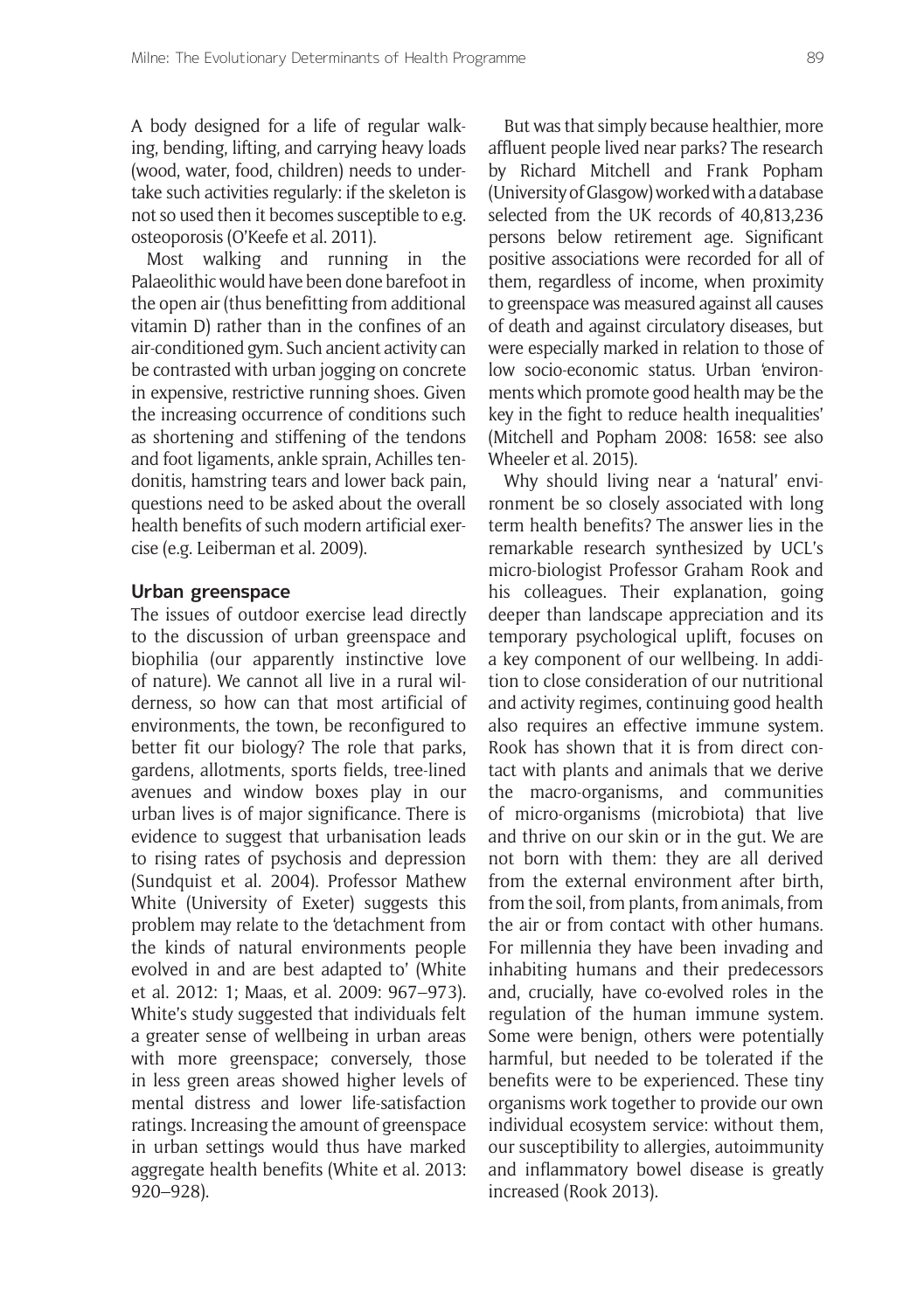The very process of urbanization itself can be detrimental to our body's ability to fight infection and disease. Epidemiological research has now shown that children exposed to farms and farming environments have increased protection against the development of asthma and allergies in childhood, when compared to those living in less rural environments (von Mutius and Vercelli 2010: 861–8). For those born in towns in high-income countries, it seems that many will face increases in chronic inflammatory disorders, caused partly by the failure of the immune system to respond appropriately. This seems to be because an urban child's immune system, having had exposure only to a modest range of microorganisms, will not have 'learned' to recognize or differentiate between beneficent strains or harmful pathogens. The poorly-educated immune system thus makes inappropriate responses to what it wrongly thinks are attacks on the individual, which can lead to autoimmune diseases such as multiple sclerosis. Such incorrectly identified attacks on otherwise harmless allergens can trigger allergic disorders such as hay fever, while those in the gut can precipitate ulcerative colitis or Crohn's disease (Rook 2012: 2).

This research provides a major reason why towns (or more correctly, reduced engagement with nature in an urban environment) could be bad for our physical health: we still need the microorganism that only animals, plants, trees and soil can provide. Growing up in a city that has concreted over the good earth and filled its buildings with artificially conditioned air will not support the immune system. On the other hand, living close to urban greenspace, gardening, walking outdoors, growing up with pets, could ensure that we absorb sufficient microbiota to support a robust immune system. Graham Rook makes particular mention of pets, noting that the exposure of humans, especially children, to animals such as dogs 'seems to provide some protection against allergic sensitization and allergic disorders' (Rook 2012: 4). He argues that humans have coevolved with canine microbiota ever since the domestication of the dog, and possibly even earlier than that.

## **Planning a city for humans**

As far as our palaeolithic genome is concerned, we are still hunter-gatherers. To function effectively, our digestive system still needs fresh food and water, since it cannot accommodate over-processed foods or too much added sucrose. Our lungs still need fresh air and cannot cope with diesel particulates and toxic emissions. Our physiology still requires regular daily exercise and our immune system needs regular contact with plants and animals. Those are just some of the key evolutionary determinants of health that must be taken into serious consideration on an individual level – the personal protocol. That said, town planners and architects also have a responsibility here, since the built environment can be made to reflect those immutable determinants of health and social wellbeing in its building design, its greened streets, the provision of urban greenspace, and how the town plan itself must place human locomotion (rather than the car) at its heart.

#### **Every breath we take**

A key evolutionary determinant of our health concerns our lungs and respiratory system. Designed for clean, fresh air, they cannot cope with polluted conurbations, especially those with major industrial complexes and too many cars, or indeed, the burning of fossil fuels. When London's homes were heated by coal fires, it was infamous for its 'pea-soupers', its foul toxic fogs. The *Great Smog* which blanketed the city in December 1952 was unprecedented, however, causing the death, directly or indirectly, of at least 12,000 people. This was the catalyst for the Clean Air Act of 1956, introducing 'smoke control areas' in cities where only smokeless fuels could be burned. The major movement away from solid fuels for domestic heating to a greater reliance on electricity and gas had begun.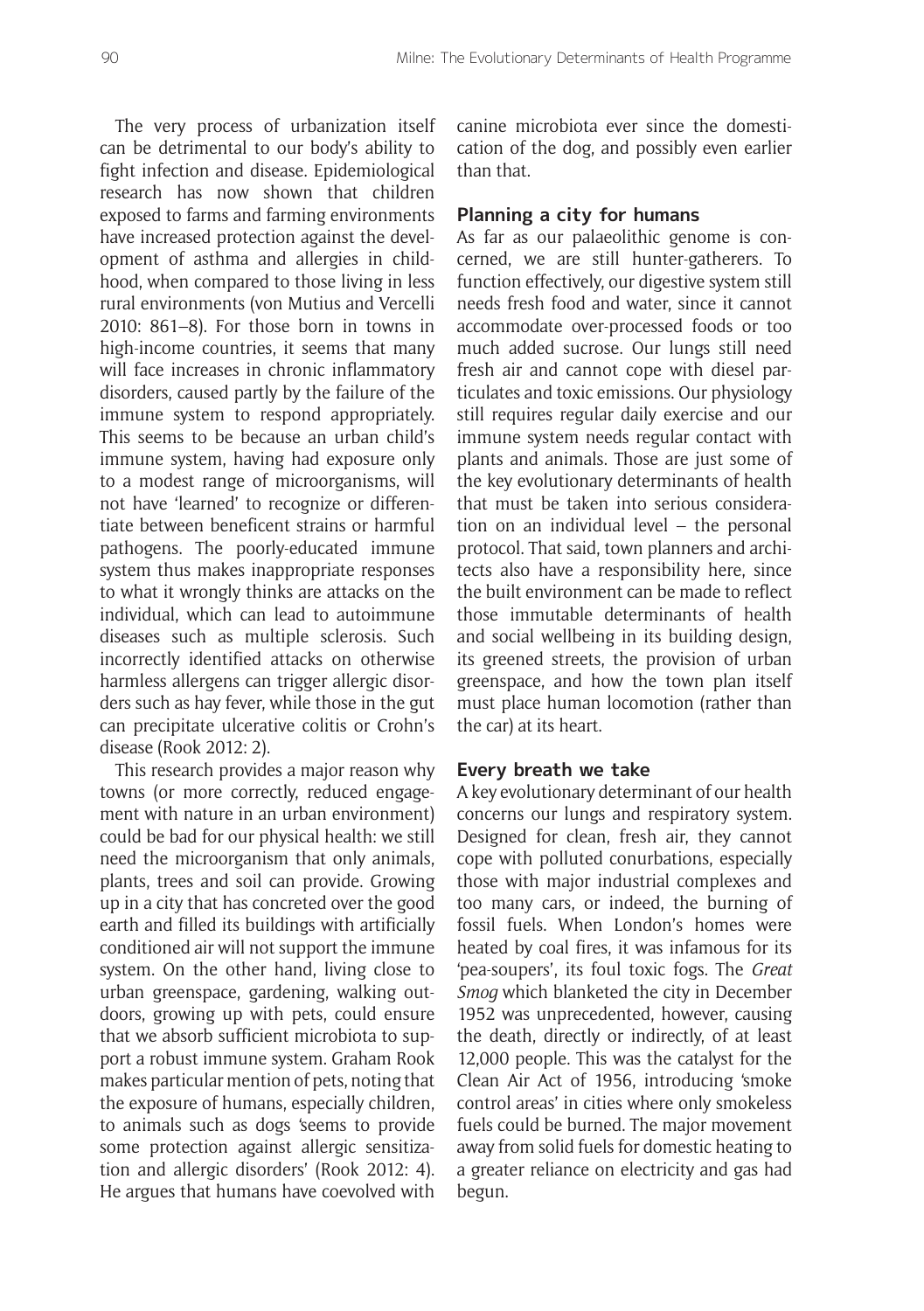It is not only high levels of sulphur that are anathema to our ancient lungs, however, since they are also unable to cope with traffic fumes from diesel engines. The Department of Environment, Food and Rural Affairs report *Air pollution in London in the last 2 years to April 2014* shows that the emissions of nitrogen dioxide and the tiny diesel particulates from diesel-powered vehicles have risen steadily over last 15 years. It goes on to suggest that 29,000 premature (that is, avoidable and unnecessary) deaths in Britain may have been caused by such emissions. That is over twice the number of deaths attributed to the 'Great Smog' of 1952. Diesel fumes also raise the risk of heart attack and stroke as well as exacerbating asthma attacks and have been implicated in the development of lung cancer and tumours of the bladder (WHO 2012).

Recent work at Kings College London paints an even worse picture. A study based on work in Tower Hamlets and Hackney suggests that air pollution is responsible for permanently stunting the growth of children's lungs, while another shows that, where pregnant mothers are living in the more polluted areas, the damage actually starts in the womb. Toxic particles and gases emitted by diesel engines appear to be the principal culprits (Leake 2014). Regrettably, the increase in diesel vehicles on London's roads has been a significant contributor to poor air quality since a diesel vehicle will emit on average 22 times as much particulate matter and at least four times as much nitrogen oxides (NOx ie NO and  $NO<sub>2</sub>$ ) as a petrol equivalent (TfL RTF 2013). It has been calculated that the majority of NOx comes from road transport, mainly from cars (28%), heavy goods vehicles (18%), buses (16%), large goods vehicles (9%) and taxis (3%) (TfL 2014). Nitrogen dioxide (NO<sub>2</sub>) concentrations still widely exceed European Union (EU) limit values on roads in inner and central London, a grim picture that is replicated in many large, densely-built conurbations in Europe (TfL 2014 fig 13). Measures being taken to render London's air more evolutionary-concordant

by reducing the offending emissions include fitting filters to London buses, and retrofitting or retiring older buses and taxis (TfL 2014: 32–41).

#### **Human locomotion**

It is now clear that regular physical activity in fresh air in a green or greened environment is an essential component of a normal evolutionary-concordant lifestyle. As part of the continuing programme to promote activity levels, a series of guidelines has been published (NICE 2008a; 2008b; 2009; 2010; 2012). These reports detail how regimes involving lifestyle-embedded activities such as walking and cycling might be better built into the urban environment (e.g. PHE and LGA 2013; TfL 2014). This requires more than just updating Ebenezer Howard's treatise on Garden Cities, first published in 1902, in an age before the automobile ruled. Settlements today are very different animals, in scale, function and population density. It is not only poor dietary choices that can lead to poor long-term health, since most of us also need to lead less sedentary lives. What is clear is that the design of our public transport system, our buildings, our streets and our townscapes can significantly help us achieve that goal, and getting back to the levels of daily exercise that our palaeolithic physiology demands. Walking or cycling for at least part of the daily route to work and back would be a simple solution to reducing weight and health problems while providing significant psychological uplift (e.g. Martin et al. 2014). If such a programme were adopted on a city-wide basis it would also reduce car travel, traffic congestion, air pollution, carbon dioxide and diesel emissions, noise levels and road traffic accidents.

A Transport for London report has also calculated that if Londoners chose **not** to adopt an evolutionary-concordant regime of 150 minutes of physical activity per week, then such abnormal behaviour could lead to 4,104 more premature deaths; 1,528 extra cases of coronary heart disease; 778 more cases of breast cancer; 474 more cases of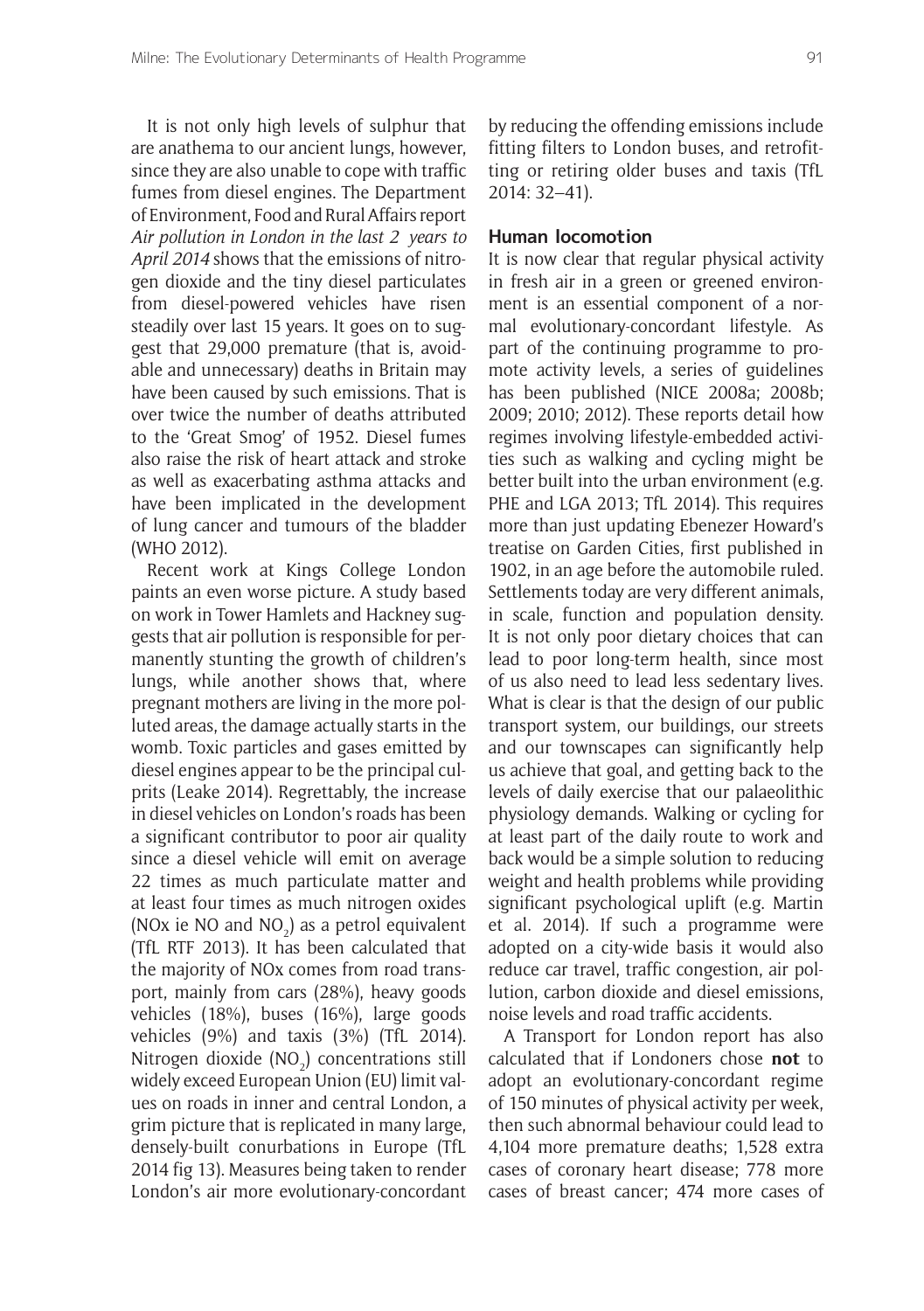colorectal cancer and 44,620 more cases of Type 2 diabetes (TfL 2014: 75).

To encourage such major cultural changes, modifications to the townscape are required: city centres with wider pavements, pedestrianised routes, well-designed shared spaces, or parks, quieter or greened back streets, with good street lighting and closed-circuit television at night time, all of which promote walkability. Roads that pass through shopping centres should have traffic calming measures or a 20mph speed limit. Many cities are now implementing designated cycle networks (with the attendant cycle racks, signage and major road crossing points), and work has begun on extending that principle to pedestrians. In Wales, Cardiff is developing its *Walkable Neighbourhood Plan*, identifying a network of streets and parks that serve key local destinations to positively encourage walkers (*Keep Cardiff Moving* website), a programme developed as part of the *Active Travel (Wales) Act*. The associated guidelines (Welsh Government 2014) appeared in the same year that Lucy Saunders and her team published their highly impressive Transport Action Plan for London (TfL 2014).

## **Active buildings**

Planning a town that encourages and facilitates physical activity is not just about external spaces, streetscapes and the public realm, but also concerns the internal workplace design. There is clear evidence that an abnormal sedentary office life is linked to increased health risks. The pioneering study of the comparative health of 31,000 sedentary bus drivers and their far more active bus conductor colleagues published over 60 years ago made this point tellingly (Morris et al. 1953). But bus driving is not the only job that requires sedentary postures for long periods, as a recent publication report on the effects of sitting occupation on the health of over 10,000 men and women in England and Scotland shows. For example, over a 12-year period, 754 deaths were reported, and analysis demonstrated that, compared to those in standing or walking occupations, there was a higher risk of mortality from all causes, and from cancer for women, in sitting occupations (Stamatakis et al. 2013).

Too many city workers spend their day in largely indoor sedentary occupations (NICE 2008b), unlike their active hunter-gatherer predecessors. Employers as well as employees have a vested interest in increasing activity levels in the work place, and this can be done in a variety of ways. Much attention has been given to making more use of the stairs rather than the elevator or escalator, for example (Webb and Eves 2006; Webb and Eves 2007: 114–119). The very design of the building has a major part to play here: in many offices, the lift shaft is centrally-placed in the foyer, in clear sight of the front door, while the stairwell is tucked away to one side. In an evolutionary-concordant office, a grand staircase would occupy pride of place in the foyer, with light-filled landings replete with seating, artwork and plants. The lowfat office would also develop less sedentary working practices (e.g. Smith et al. 2013) and have cycle racks and showers to further encourage active travel.

A similar approach can be taken with the design of schools, in the size and format of classrooms, the relationship of indoor to outdoor space, the length of lessons, facilities for physical activities and the amount of time per day spent being sufficiently active. A study of classrooms in seven UK schools has shown that the design can have a very significant impact on the learning rates of primary school pupils (Barrett et al. 2013). Windows, and our connection with the outside world are also crucial. A seminal study in a suburban Pennsylvanian hospital showed that the time patients needed for recovery was reduced by up to 8.5% if they were in rooms with windows affording a suitably therapeutic green view (Ulrich 1984: 420–421). Further research in a Korean hospital showed that patients recuperating in wards with windows orientated to the sunny southeast recovered faster than those in rooms looking to the more shady northwest (Choi et al. 2011: 65–75). Clearly, effective building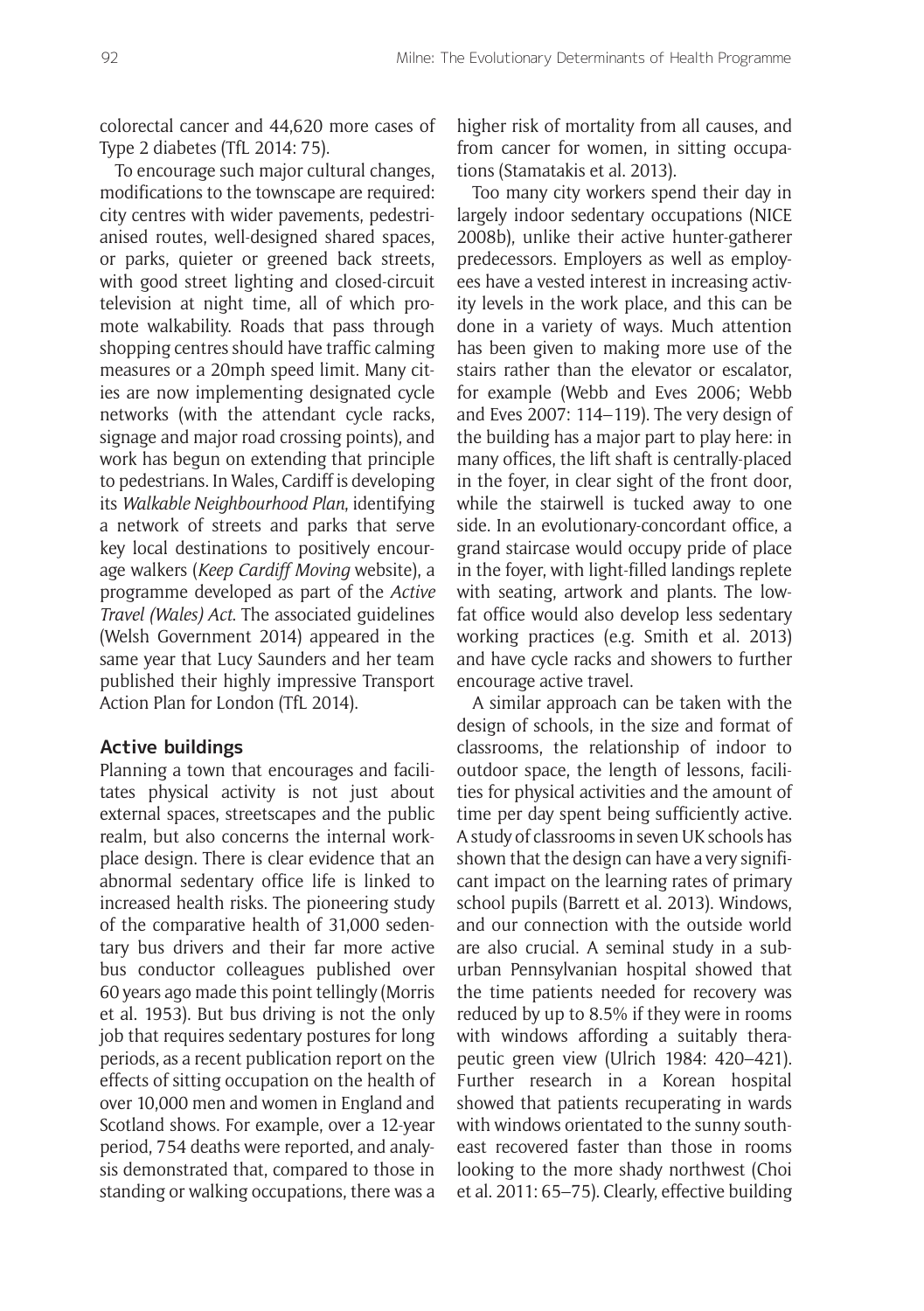design needs to consider many aspects of our palaeolithic genome.

Although there is no space to consider them fully here, there has also been study of the hunter-gatherer mindset, with consideration of the psychological aspects underpinning tribal societies and hunting groups. These issues still resonate today in our large poly-tribal conurbations and impact on issues such as the concepts of community and consequently on aspects of the town planning of neighbourhoods.

## **In conclusion**

Town-planning from a human evolutionary perspective therefore needs to take a wide overview. Evolutionary-concordant health behaviours need to be identified and encouraged at all levels, personal and institutional, and subsequently through policy and practice. These approaches need to be adopted by the 'Healthy Cities' movement, a project promoted by the World Health Organisation, that gained 1,300 urban centres as members in 29 countries in its first 30 years (Rydin et al. 2012: 6): they also need to be promoted through the local Health and Wellbeing Boards (Health and Social Care Act 2012), through national Public Health programmes, as well as through better town planning and active building designs.

Tomorrow's cities and urban societies would be healthier if configured or reconfigured on evolutionary-concordant principles, working with our palaeolithic genome rather than against it. The challenge is both real and imminent, as urbanisation increases globally at an unprecedented pace. The human race first adapted to living in forests, valleys, deserts, jungles, mountains and open plains. But can it take the next step in its evolutionary progress, and adapt more successfully to such an extensive urbanised environment of its own making? To open this crucial debate, the studies discussed in this paper promote co-ordinated approaches to an evolutionaryconcordant urban future. Towns may not be our natural habitat, but we can make them our optimal one.

#### **Competing Interests**

While acknowledging that the 'Urban Paradox' conference and associated workshops were supported by the Ove Arup Foundation Trust, UCL Grand Challenges and UCL Transport Institute, the author declares that he has no competing interests.

#### **Acknowledgements**

The *Urban Paradox* Conference and related workshops received support from the *Ove Arup Foundation*, from *UCL Grand Challenges* and *the UCL Transport Institute*, while many individuals shared research, advice or support in UCL, particularly Matt Pope, Professor Graham Rook, Stephen Marshall, with Charlotte Frearson, Ian Scott, Sonia Skaraas, Jemima Stockton and Richard Tinnerman and, from outside the Bloomsbury campus, Bob Allies (*Allies & Morrison Architects*) Terrence Bettison (*Living Streets*), Samir Singh (*Arsenal in the Community*) and Lucy Saunders (*Transport for London*).

Any misrepresentations or misunderstandings apparent in the article nevertheless remain the sole responsibility of the author

## **References**

- **Barrett, P, Zhang, Y** and **Kobbacy, K** 2013 A holistic, multi-level analysis identifying the impact of classroom design on pupil's learning. *Building and Environment,* 59: 678–689. DOI: http://dx.doi. org/10.1016/j.buildenv.2012.09.016
- **Brothwell, D** and **Brothwell, P** 1998 *Food in Antiquity: A Survey of the Diet of Early Peoples*. Baltimore: John Hopkins University Press.
- **Choi, J-H, Beltran, L O** and **Kim, H-S** 2011 Impacts of indoor daylight environments on patient average length of stay in a healthcare facility*. Building & Environment,* 50: 65–75. DOI: http://dx.doi. org/10.1016/j.buildenv.2011.10.010
- **Cochrane, E** and **Gardner, A**  (eds.) 2011 *Evolutionary and Interpretive Archaeologies: a dialogue*. Walnut Creek, CA: Left Coast Press.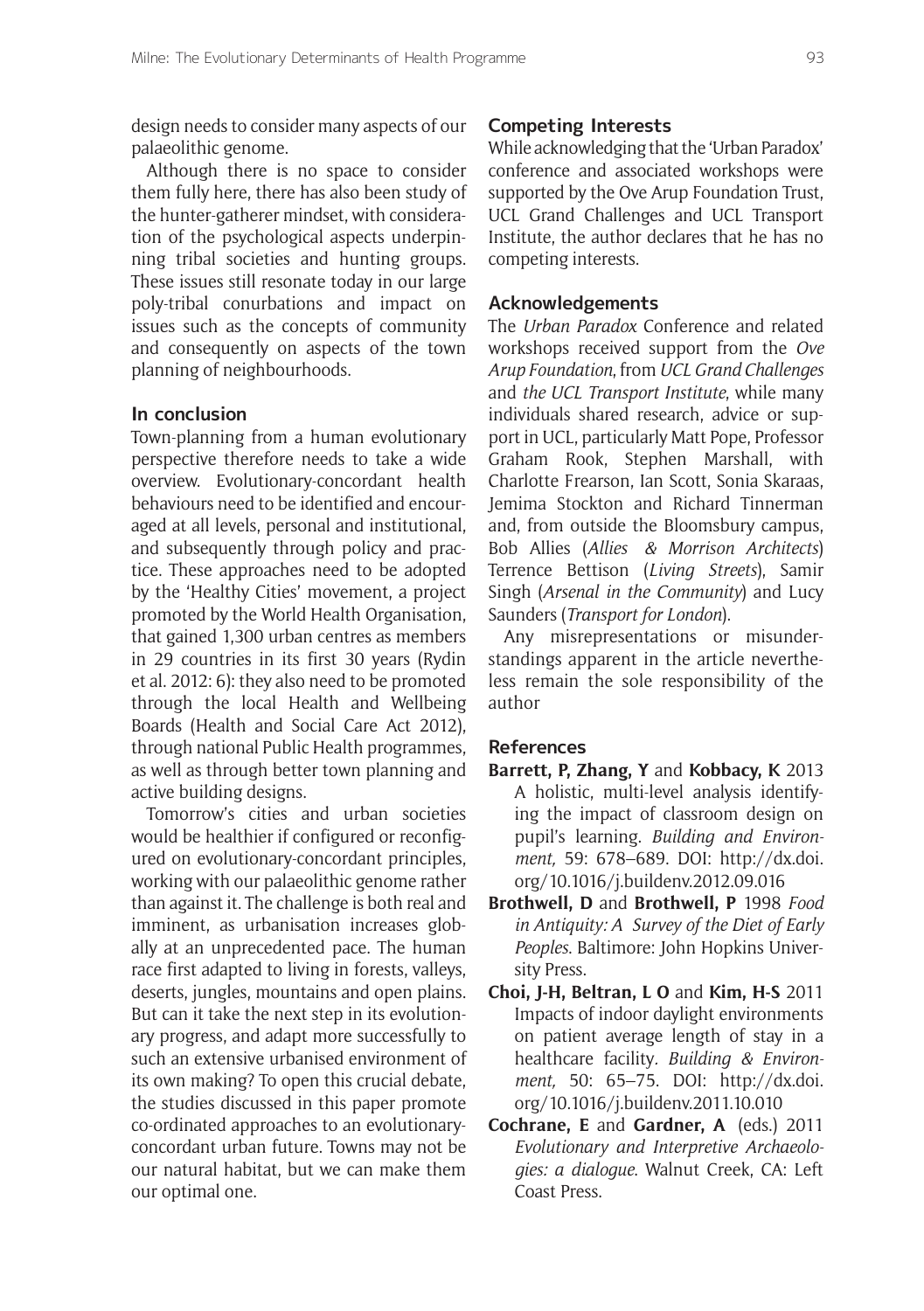- **Cohen, M** 2012 History, Diet and Huntergatherers. In: Kiple, K and Kriemhild, C (Eds.)*The Cambridge World History of Food, Part 1.* Cambridge: Cambridge University Press, pp. 63–71. DOI: http://dx.doi. org/10.1017/CHOL9780521402149
- **Cordain, L, Gotshall, R** and **Eaton, S B** 1998 Physical Activity, energy expenditure and fitness: an evolutionary perspective. *Int J Sports Med,* 19: 328–335. DOI: http:// dx.doi.org/10.1055/s-2007-971926
- **Coward, F, Horsfiled, R, Pope, M,** and **Wenban-Smith, F** (eds.) 2015 *Settlement, Society and Cognition in Human Evolution*. Cambridge: Cambridge University Press. DOI: http://dx.doi.org/10.1017/ CBO9781139208697
- **Eaton, S B, Shostak, M** and **Konner, M** 1989 *Stone Age Health Programme*. London: Angus & Robertson.
- **Esliger, D, Trembaly, M, Copeland, J, Barnes, J, Huntingdon, G and Bassett, D** 2010 Physical Activity profile of Old Order Amish, Mennonite and contemporary children. *Medicine & Science in Sports,* 42: 296–303. DOI: http://dx.doi. org/10.1249/mss.0b013e3181b3afd2
- **Gremillion, K J** 2011 Ancestral Appetites**.** Cambridge: Cambridge University Press. DOI: http://dx.doi.org/10.1017/ CBO9780511976353
- **Howard, E** 1902 *Garden Cities of Tomorrow*. London: S. Sonnenschein and Co Ltd.
- **Itan, Y, Bryson, B** and **Thomas, M G** 2010 Detecting Gene Duplications in the Human Lineage. *Annals of Human Genetics*, 74: 555–565. DOI: http://dx.doi. org/10.1111/j.1469-1809.2010.00609.x
- **Kelly, R L** 2013 The lifeways of huntergatherers. Cambridge: Cambridge University Press. DOI: http://dx.doi.org/10.1017/ CBO9781139176132
- **Kiple, K** and **Kriemhild, C** (eds.) 2012 *The Cambridge World History of Food*. Cambridge: Cambridge University Press. DOI: http://dx.doi.org/10.1017/ CHOL9780521402149; http://dx.doi. org/10.1017/CHOL9780521402156
- **Konner, M** and **Eaton, S B** 2010 Palaeolothic Nutrition; 25 years later. *Nutrition in Clinical Practice,* 25: 594–602. DOI: http:// dx.doi.org/10.1177/0884533610385702
- **Lieberman, D, Werbel, W** and **Daoud, A**  2009 Biomechanics of foot strike in habitually barefoot versus shod runners*. American Journal of Physical Anthropology,* 176.
- **Lindeberg, S** 2010 *Food and western disease: health and nutrition from an evolutionary perspective*. London: Wiley-Blackwell.
- **Lindeberg, S** and **Lundh, B** 1993 Apparent absence of stroke and ischaemic heart disease in a traditional Melanesian population: a clinical study in Kitava. *J. International Medicine,* 233: 269–275. DOI: http://dx.doi.org/10.1111/j.1365- 2796.1993.tb00986.x
- **Marmot, M** and **Wilkinson, R** (ed.) 2006 *Social Determinants of Health* (2nd ed). Oxford: Oxford University Press.
- Marshall, S, Milne, G, Rook, G and Tinner**man, R** (Forthcoming) Walking: a step change towards healthy cities. *Town and Country Planning*.
- **Martin, A, Goryakin, Y** and **Suhrcke, M** 2014 Does active commuting improve psychological wellbeing? Longitudinal evidence from eighteen waves of the British Household Panel Survey. *Preventive Medicine,* 69: 296–303. DOI: http://dx.doi. org/10.1016/j.ypmed.2014.08.023. PMid: 25152507; PMCid: PMC4262577.
- **Mass, J, Verheij, R, de Vries, S, Spreeuwenberg, P, Schellevis, F** and **Groenewege, P** 2009 Morbidity is related to a green living environment. *J Epidemiol Community Health,* 63: 967– 973. DOI: http://dx.doi.org/10.1136/ jech.2008.079038.
- **Mitchell, R** and **Popham, F** 2008 Effect of exposure to natural environment on health inequalities: an observational population study. *The Lancet,* 372(9650): 1655–1660. DOI: http:// dx.doi.org/10.1016/S0140-6736(08)61689-X
- **Von Mutius, E** and **Vercelli, D** 2010 Farm living: effects on childhood asthma and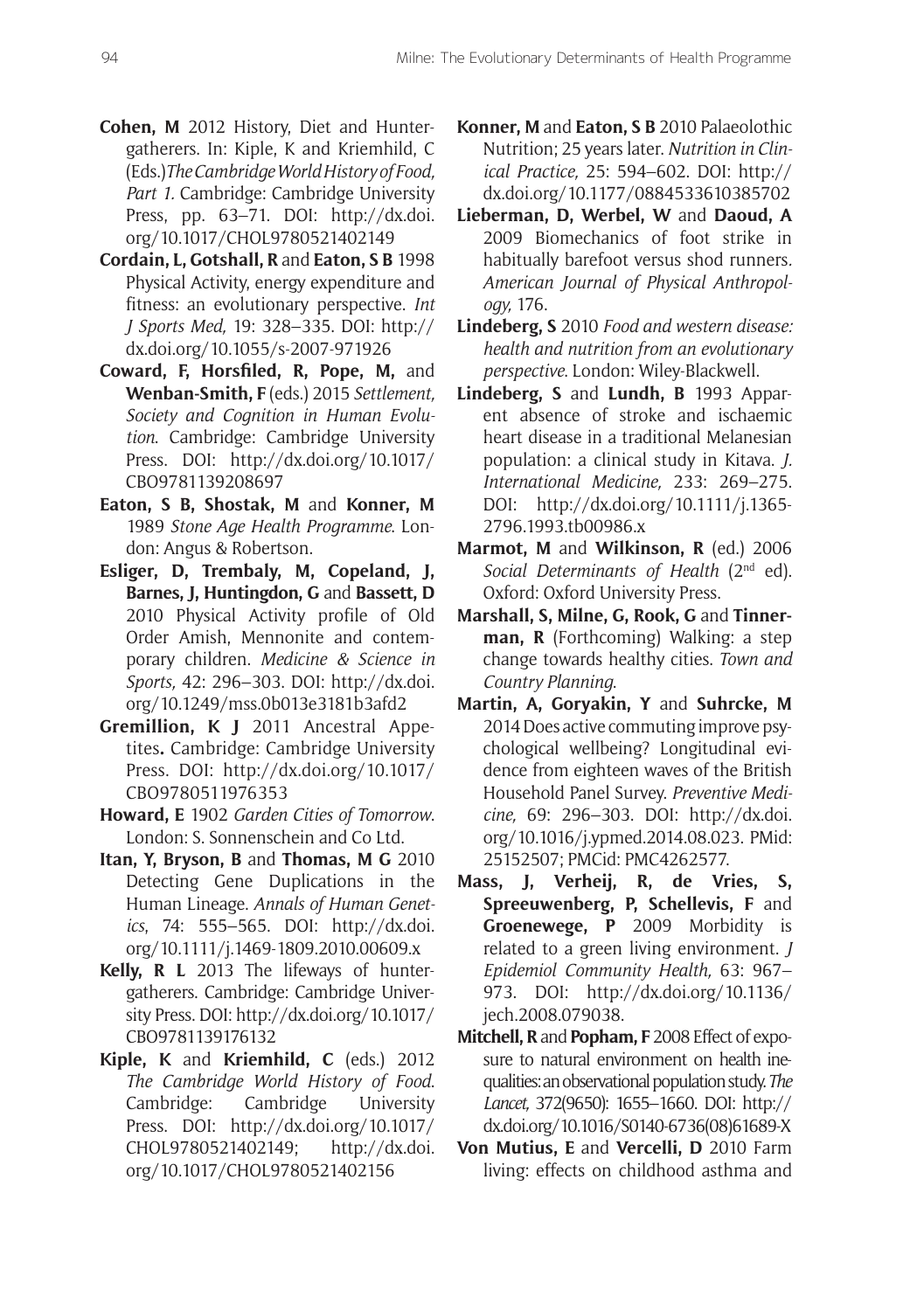allergy. *Nat Rev Immunol,* 10:861–8. DOI: http://dx.doi.org/10.1038/nri2871.

- **NICE** 2008a *Public Health Guidance 8: Physical Activity and the Environment*. London: National Institute of Clinical Excellence.
- **NICE** 2008b *Public Health Guidance13: Promoting Physical Activity in the Work Place*. London: NICE.
- **NICE** 2009 *Public Health Guidance 17: Promoting Physical Activity for Children and Young People*. London: NICE.
- **NICE** 2010 *Public Health Guidance 25: Prevention of cardiovascular disease*. London: NICE.
- **NICE** 2012 *Public Health Guidance 41: Walking and Cycling: local measures to promote walking and cycling as forms of travel or recreation*. London: NICE
- **O'Keefe, J, Vogel, R, Lavi, C** and **Cordain, L** 2011 Exercise like a Hunter-Gatherer: a prescription for Organic Physical Fitness. *Progress in Cardiovascular Diseases,* 53: 471–479. DOI: http://dx.doi. org/10.1016/j.pcad.2011.03.009
- **Oyebode, O, Gordon-Dseagu, V, Walker, A**  and **Mindell, J** 2014 Fruit and vegetable consumption and all-cause, cancer and CVD mortality: analysis of Health Survey for England data. *J Epidemiol Community Health.* DOI: http://dx.doi.org/10.1136/ jech-2013-203500
- **PHE** and **LGA** 2013 *Obesity and the Environment: increasing physical activity and active travel*. Public Health England & Local Government Association.
- **Price, W** 1938 *Nutrition and Physical Degeneration: a comparison of the primitive and modern diet and their effects*. Redlands, CA: Published by Author.
- **Ridsdale, R** and **Gallop, A** 2010 *Mortality by cause of death and by socio-economic and demographic stratification 2010.* In: International Congress of Actuaries, Cape Town, 7–12 March 2010*.*
- **Rook, G A** 2012 Hygiene Hypothesis and Autoimmune Diseases. *Clinical Rev Allerg Immunol,* 42(4): 1–15. DOI: http://dx.doi. org/10.1007/s12016-011-8285-8
- **Rook, G A** 2013 Regulation of the immune system by biodiversity from the natural environment: an ecosystem service essential to health. *Proc Natl Acad Sci USA,* 110 (46): 18360–18367. DOI: http://dx.doi. org/10.1073/pnas.1313731110
- **Rydin, Y, Bleahu, A, Davies, M, Groce, N, Scott, I** and **Wilkinson, P** 2012 Shaping Cities for Health: complexity and the plan ning of urban environments in the 21st century. *The Lancet,* 379(9831): 2079–2108. DOI: http://dx.doi.org/ 10.1016/S0140-6736(12)60435-8
- **Smith, L, Ucci, M, Marmot, A, Spinney, R, Laskowski, M, Sawyer, A, Konstantou, M, Hamer, M, Ambler, G, Wardle, J and** Fisher, A 2013 Active Buildings: modelling physical activity and movement in office buildings- an observational study protocol. *BMJ Open,* 3: e004103. DOI: http://dx.doi.org/10.1136/bmjopen-2013-004103.
- **Stamatakis, E, Chau, J, Pedisic, Z, Bauman, A, Macniven, R, Coombs, N** and **Mamer, M** 2013 'Are sitting occupations associated with increased all-cause mortality, cancer and cardiovascular disease mortality risk?' *PLOS ONE,* 8(9): e73753: 1–10.
- **Stanford, C** and **Bunn, H** (ed.) 2001 *Meat-Eating and Human Evolution*. Oxford: Human Evolution Series, Oxford University Press.
- **Stringer, C** and **Andrews, P** 2011 *The Complete Word of Human Evolution*. London: Thames & Hudson.
- **Sundquist, K, Frank, G** and **Sundquist, J** 2004 Urbanisation and incidence of psychosis and depression: follow-up study of 4.4 million women and men in Sweden. *Br J Psychiatry*, 184: 293–8. DOI: http:// dx.doi.org/10.1192/bjp.184.4.293
- **TfL** 2014 *Improving the Health of Londoners: Transport Action Plan*. London: Transport for London.
- **TfL RTF** 2013 *Roads Task Force Technical Note 21.* London: Transport for London.
- **Ulrich, R** 1984 View through a window may influence recovery from surgery. *Science*,